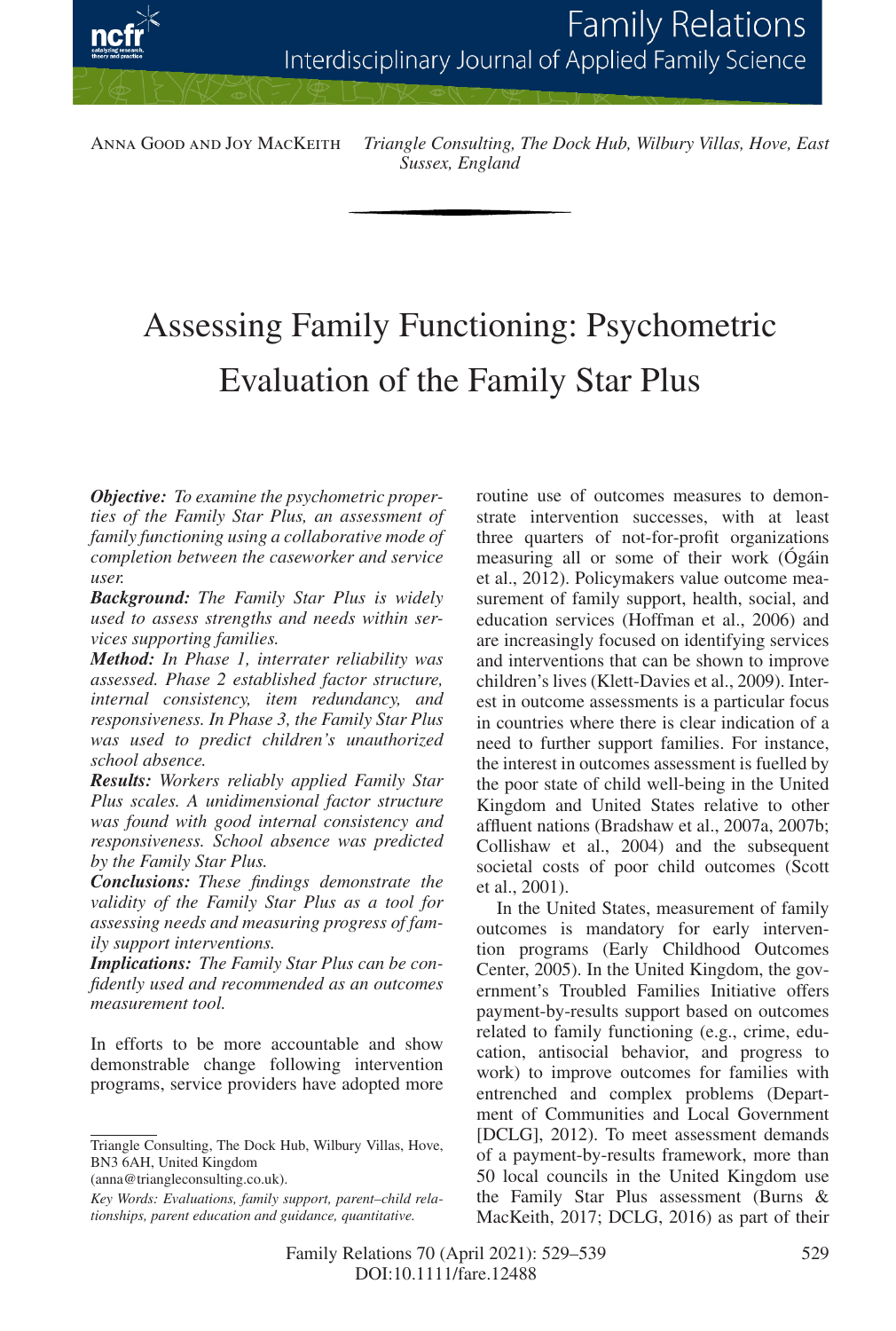delivery and of payment-by-results submissions within the Troubled Families Initiative.

## Family Star Plus

The Outcomes Star is a suite of tools created by Triangle Consulting Social Enterprise both to support and measure change when working with people. The Outcomes Star tools not only measure outcomes but are also instrumental in helping the desired outcomes to be achieved (Arvidson & Kara, 2013). The tools facilitate conversations about strengths, needs, and progress between caseworkers and service users.

There are more than 30 versions tailored to particular sectors, contexts, and client groups, with each version created through an iterative process of data gathering (workshops with managers, frontline workers, and service users and literature reviews), drafting of scales and further refinement (see MacKeith, 2011). The Family Star Plus is one version of the Outcome Star (Burns & MacKeith, 2017), developed from the Family Star, an earlier version (Burns & MacKeith, 2013). The Family Star Plus assessment was created to meet a need for a casework and outcomes measurement tool for services aimed toward improving family functioning and children's well-being and life chances.

All versions of the Outcomes Star consist of a number of "outcome areas" (e.g., Physical Health, Your Well-Being) arranged in the shape of a star, with each outcome area within a Star underpinned by detailed descriptions for each point on a five-step "Journey of Change" scale. For the Family Star Plus, the five Journey of Change steps are broken down into Stuck  $(1–2)$ , Accepting help  $(3–4)$ , Trying  $(5–6)$ , Finding what works (7–8), and Effective parenting (9–10). Service users and caseworkers discuss all the areas of the service user's life represented on the Star and agree where they are on the Journey of Change (Burns & MacKeith, 2013).

The collaborative process of completing the Star facilitates its use as a case-work tool, making use of the knowledge and judgment of both service users and caseworkers and giving service users "a voice within the assessment process" (DCLG, 2016, p. 56). In some situations, caseworkers may challenge service users' perceptions based on their knowledge of the assessment steps or professional judgment, but separate "worker only" and "service use only" readings are recorded when agreement cannot be reached. Once readings are agreed on, they are plotted on the Star diagram. When the process is repeated (usually every 3–6 months), the difference in the two readings provides a picture of change.

## *Existing Research on the Suite of Outcomes Stars*

There is a growing body of literature evidencing the value of the Outcomes Star suite of tools for caseworkers and for measuring outcomes. The suite of Outcomes Star tools has been described as providing an improved quality of case management on the basis of feedback from caseworkers and service users (Harris & Andrews, 2013). Focusing specifically on the Family Star, an independent evaluation including analysis of more than 3,000 completed Stars and interviews with service users, frontline staff and managers concluded that it contributes to developing parental resilience, facilitates reflective casework practice, and provides valuable insights into positive change and areas needing further investigation (York Consulting, 2013).

Triangle, the creators of the Outcomes Star suite of tools, conducts ongoing psychometric evaluation work, including at the development stage. There are independent validation articles for a number of versions of the Outcomes Star (e.g., Bailey & Kerlin, 2015; Dickens et al., 2012; Griffiths et al., 2015; Killaspy et al., 2012; Larsen & Griffiths, 2013; Placentino et al., 2017). For example, Placentino et al. (2017) reported that the Recovery Star, a version of the Outcomes Star for individuals experiencing mental health difficulties, has good test–retest reliability, convergence with other validated tools, and inter-rater reliability.

## *Current Research*

This research looks at the psychometric properties of the Family Star Plus. The Family Star Plus focuses on aspects of family functioning that relate to effective parenting. As far as we are aware, the current research is the first to report on the psychometric properties of the Family Star Plus. However, initial support for interrater reliability when using the Family Star is reported by MacKeith (2014). This assessment reports outcomes from a small sample of caseworkers who assigned Journey of Change readings (using the 1–10 scale) to a written service user case study.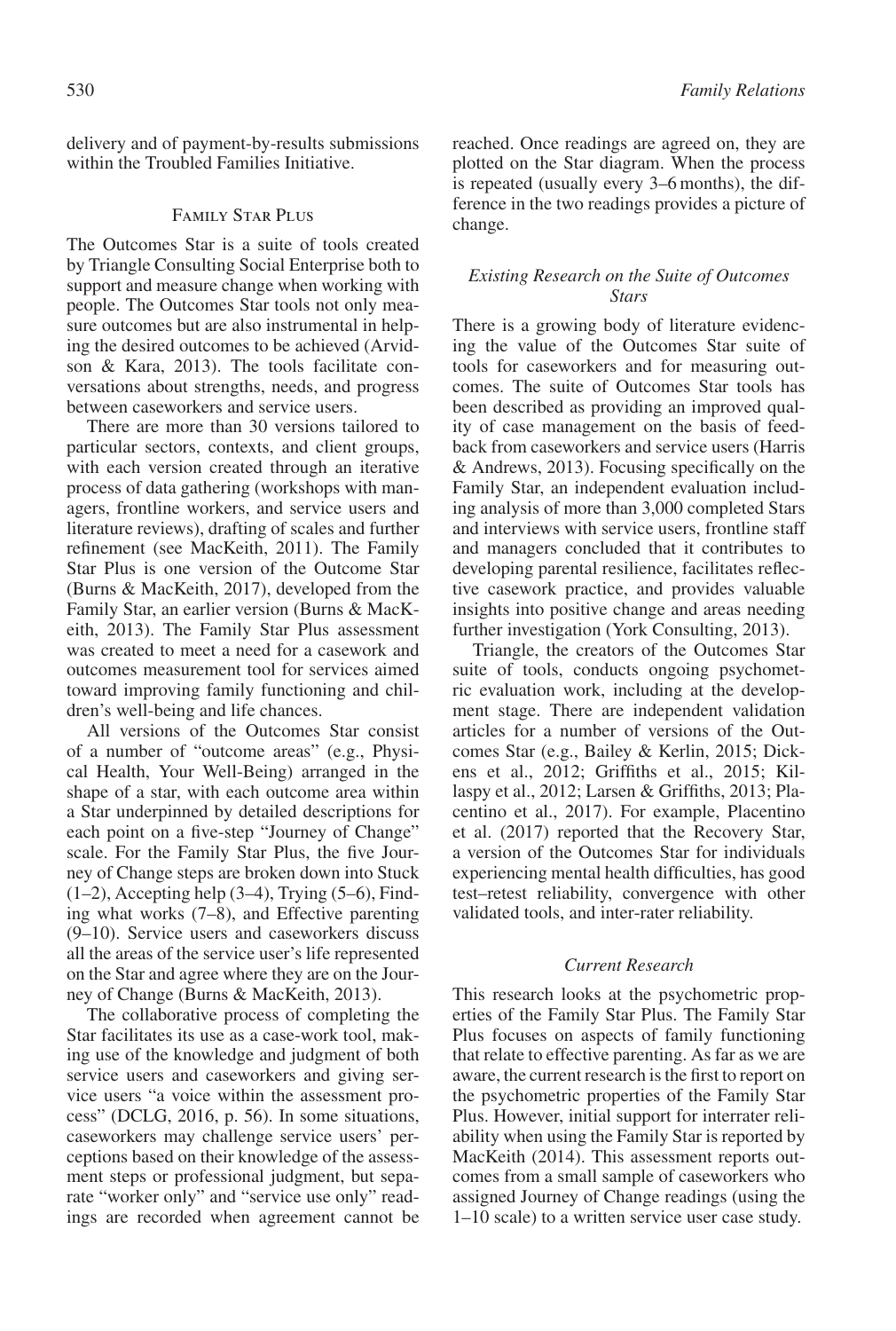- **1. Physical Health.** Taking children for treatment when they have health problems and giving them a healthy lifestyle
- **2. Your Well-Being.** Parent's well-being, mental health, and ability to deal with problems
- **3. Meeting Emotional Needs.** Being able to meet children's emotional needs and having a positive parent–child relationship
- **4. Keeping Your Children Safe.** Protecting children including avoiding accidents, bullying, and abuse
- **5. Social Networks.** Parents and children having the social contact they need
- **6. Education and Learning.** Supporting children's learning and aspirations
- **7. Boundaries and Behaviour.** Parents providing appropriate boundaries and consequences and being a positive role model
- **8. Family Routine.** Having an appropriate weekday routine including getting to school on time and having regular mealtimes

**9. Home and Money.** Having a stable and adequate home; managing money so that the family's needs are met

**10. Progress to Work.** Moving toward parents being employed

The current study is structured into three phases. In Phase 1, interrater reliability was assessed. Phase 2 used routinely collected data to establish factor structure, internal consistency, item redundancy, and responsiveness to change. In Phase 3, a second data set was used to test the predictive validity of the Family Star Plus. This phase involved predicting unauthorized school absence from readings on two relevant Star areas (Education and Learning; Boundaries and Behaviour). The Education and Learning area was expected to have the most direct association with school absence as the scale directly refers to school attendance and supporting learning and aspiration more generally. Time 1 scores on the Boundaries and Behaviour area were also expected to show an association with school attendance because it measures whether children have appropriate boundaries and rules in place.

### PHASE 1. INTERRATER RELIABILITY

## *Method*

*Participants.* The participants were an opportunity sample of caseworkers in early help teams (teams providing support to families when problems first emerge), within two county councils in the United Kingdom ( $N = 65$ ; 20% of all caseworkers in the two councils). All caseworkers in specific teams were invited to participate as part of their normal working practice. Most of the participating caseworkers were female (85%). Caseworkers had at least level 3 National Vocational Qualifications, a work competence-based qualification indicating competence in application of knowledge and skills in a broad range of

varied work activities performed in a wide variety of contexts and most of which are complex and nonroutine. A level 3 qualification status entails "considerable responsibility and autonomy, and guidance of others is often required" (Nijhof & Streumer, 2012, p. 116).

A short time before being recruited, all caseworkers had completed a 1-day training course designed to familiarize them with the detailed scales of the Family Star Plus and how to use the Star in casework. At the end of the training, all caseworkers' understanding was informally checked through group discussion around service user stories (i.e., short paragraphs describing the service user's situation on each of the 10 outcomes on the Family Star Plus). The 10 outcome areas of the Family Star Plus are shown in Figure 1 (see Table 1 for details). Reviews of worker understanding and use of the scales was conducted also in subsequent supervision meetings.

*Family Star Plus Stories for Scoring.* A real story of a service user in an early help team was used to create a written profile describing the service user's situation for each of the 10 outcome areas of the Family Star Plus. The resulting Readings (i.e., short paragraphs and related scores on the Journey of Change for each of the outcome areas) were agreed on by five trainers at Triangle Consulting, the creators of the Outcomes Star, who were experienced in training people to use the Outcomes Star. To establish these correct readings, each of the five members of Triangle staff independently assigned a score between 1 and 10 on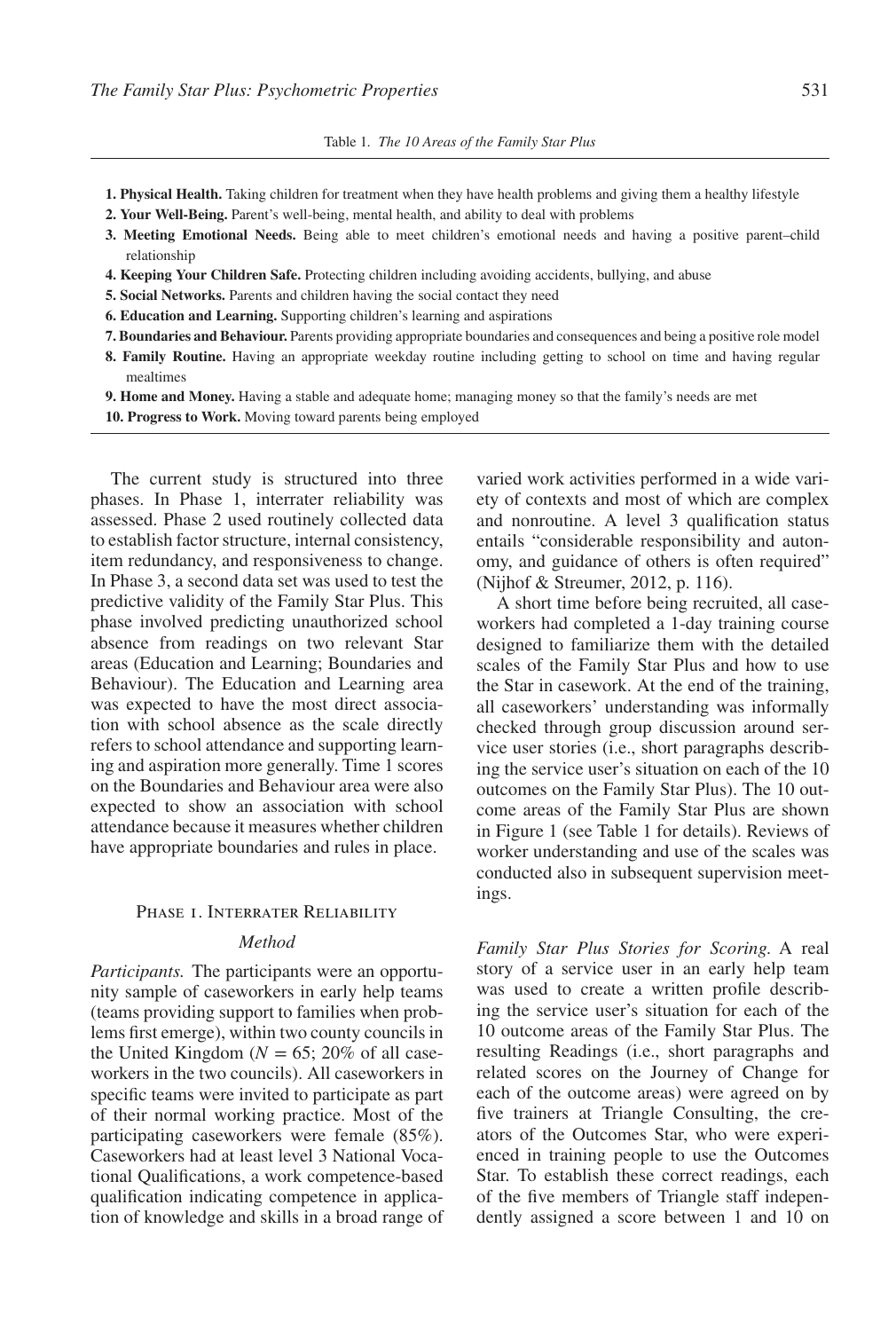

Figure 1. The Family Star Plus Star Diagram.

*Note*. This image is reproduced with permission from Triangle, the creators of the Outcomes Star.

the Journey of Change using the short description for each outcome area. Revisions were made until agreement on rating of readings for each outcome area were agreed on by all trainers. These agreed-on readings were used to evaluate caseworker accuracy in applying the Journey of Change descriptors.

*Study Procedure.* To test interrater reliability of caseworkers' scores for readings, caseworkers were asked to independently give a reading (a score between 1 and 10) for each of the 10 outcome areas in the profile using the descriptors for each Journey of Change stage in the Family Star Plus User Guide.

In this task designed to assess interrater reliability, caseworkers assigned readings based on the sort of information they would normally extract through conversations with service users but without the normative practice of discussing the stories and potential scores with other caseworkers. For this study, caseworkers gave a reading between 1 and 10 for each of the 10 outcome areas in the Family Star Plus user guide. The 10-point continuum for each of the

10 outcomes areas reflects a five-stage journey: Stuck (1–2), Accepting help (3–4), Believing and trying (5–6), Finding what works (7–8), and Effective parenting (9–10). Each point on the scales is clearly defined, for example, for Physical Health area the Stuck stage includes: "People say I am neglecting my children's health. I don't want to talk about it: You don't take your children to the doctor or dentist except in emergencies. Your children don't eat healthy food, have too little exercise or sleep, and may be obese, undernourished, or at risk of health problems later ... Choose 1 if you don't see this as a problem. Choose 2 if you have moments of concern over your children's health but don't accept support so there is no change." Caseworkers were supervised by their managers to ensure that each caseworker assigned readings the scores independent of input from other caseworkers. Reliability was determined by examining caseworkers' responses to establish how accurately each worker had assigned readings to the areas of case study in relation to the predetermined answer key determined by the trainers, as well as agreement with the other caseworkers.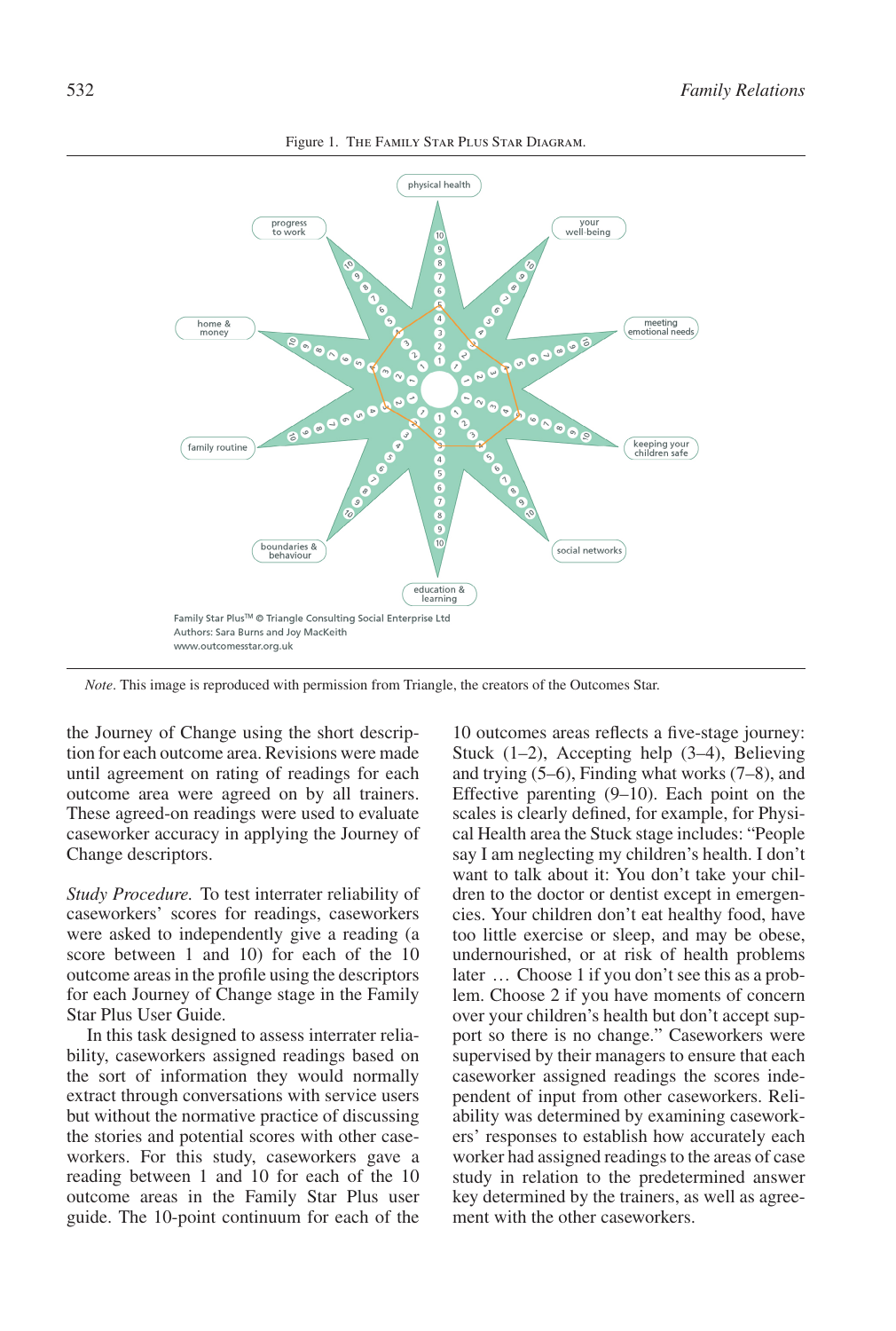*Analytic strategy.* An SPSS macro was used to calculate Krippendorff's alpha for ordinal data (Hayes & Krippendorff, 2007). Krippendorff's alpha assesses disagreements as well as agreements, and can be used with any number of observers, nominal, ordinal, interval, and ratio data, with or without missing data (Hayes & Krippendorf, 2007). Values of Krippendorff's α range from 0.00 for absence of reliability to 1.00 for perfect reliability, with .80 and higher considered necessary for high stakes decision making and values between .67 and .80 allowing tentative conclusions to be drawn (Krippendorff, 2004). In the current study, Krippendorff's alpha was calculated for each caseworker (in relation to the predetermined answers), and a mean value was obtained across the whole cohort of 65 caseworkers. In addition, we calculated Krippendorff's alpha for consistency between caseworkers.

#### **RESULTS**

The values of Krippendorff's  $\alpha$  for the caseworkers ranged from .39 to 1.0, with a mean of .83 indicating very good interrater reliability and the same mean for male and female caseworkers (.83). The alpha coefficient was above .80 for 44 caseworkers (68%) and less than .67 for only nine of the 65 caseworkers (14%). The small sample size meant statistical comparisons of these nine caseworkers to the rest of the cohort was not possible, but they had a similar ratio of males to females compared to those with a coefficient above .67 (89% vs. 84% were female) and had completed slightly more Star readings  $(M = 7.88, SD = 3.95$  vs. 5.55,  $SD = 4.42$ ). The alpha coefficient for consistency between caseworkers was .75.

### PHASE 2. ANALYSIS OF ROUTINELY COLLECTED FAMILY STAR PLUS DATA

#### *Method*

*Participants and procedure.* Workers at the county councils participating in Phase 1 entered routinely collected, deidentified Family Star Plus data into the Star Online database for all parents who completed Stars between February 2013 and December 2015. The data comprised "Star readings," that is, scores on the 1 to 10 Journey of Change for each of the 10 outcome areas for each service user. For inclusion in the analyses for this study, each service user had to have at least two Star readings, resulting in information for 948 service users. Second readings were completed at the end of service use for some families, but often service users continued to receive support and complete further Star readings. Scores on the 10 outcome areas at Time 2 are compared with those from Time 1.

Most service users were White British (*n* = 653, 75%), female (*n* = 572, 62%), and of working age  $(n = 918, 98\%)$ . All were using a "Tier 2" early help service. These services offer the first level of early or specialist help to families in which children have additional needs and may require extra support to promote their welfare and prevent their needs from becoming more complex. Service users were offered targeted services, such as school counseling, parenting programs, and support for teenage parents.

There was not a set point at which Family Star Plus readings were completed because this is tailored to the needs of individual service users. Forty-five percent of first Stars were completed on the day of service entry  $(M = 44.82 \text{ days})$ ,  $Mdn = 1 \text{ day}, SD = 125.95, range = 0-153,$ skew  $= 5.52$ , kurtosis  $= 40.27$ ). Of the second Stars, 80% were completed within 6 months of first Stars ( $M = 126.76$  days,  $Mdn = 108.5$ ,  $SD = 82.14$ , range 7–500, skew = 1.34, kurto $sis = 2.36$ ). Almost all Star readings were completed in collaboration with a caseworker (94% of first Stars and 87% of second Stars). There was no missing Family Star Plus data because the online system requires readings to be entered for each outcome area.

*Analytic strategy.* The expected unidimensional structure of the Family Star Plus assessing family functioning was tested using exploratory factor analysis (EFA) and confirmatory factor analysis (CFA), with the sample of Time 1 Family Star Plus readings (i.e., scores on each of the 10 outcome areas) from 948 service users were randomly assigned to the calibration  $(n = 474)$ and validation sample  $(n = 474)$ . The EFA was performed using parallel analysis based on minimum rank factor analysis (Timmerman & Lorenzo-Seva, 2011) with an oblique rotation (Promin) within FACTOR version 10.8.02 (Lorenzo-Seva & Ferrando, 2006). Reviews of previous studies suggest that parallel analysis is one of the most accurate factor-retention methods (e.g., Fabrigar et al., 1999; Hayton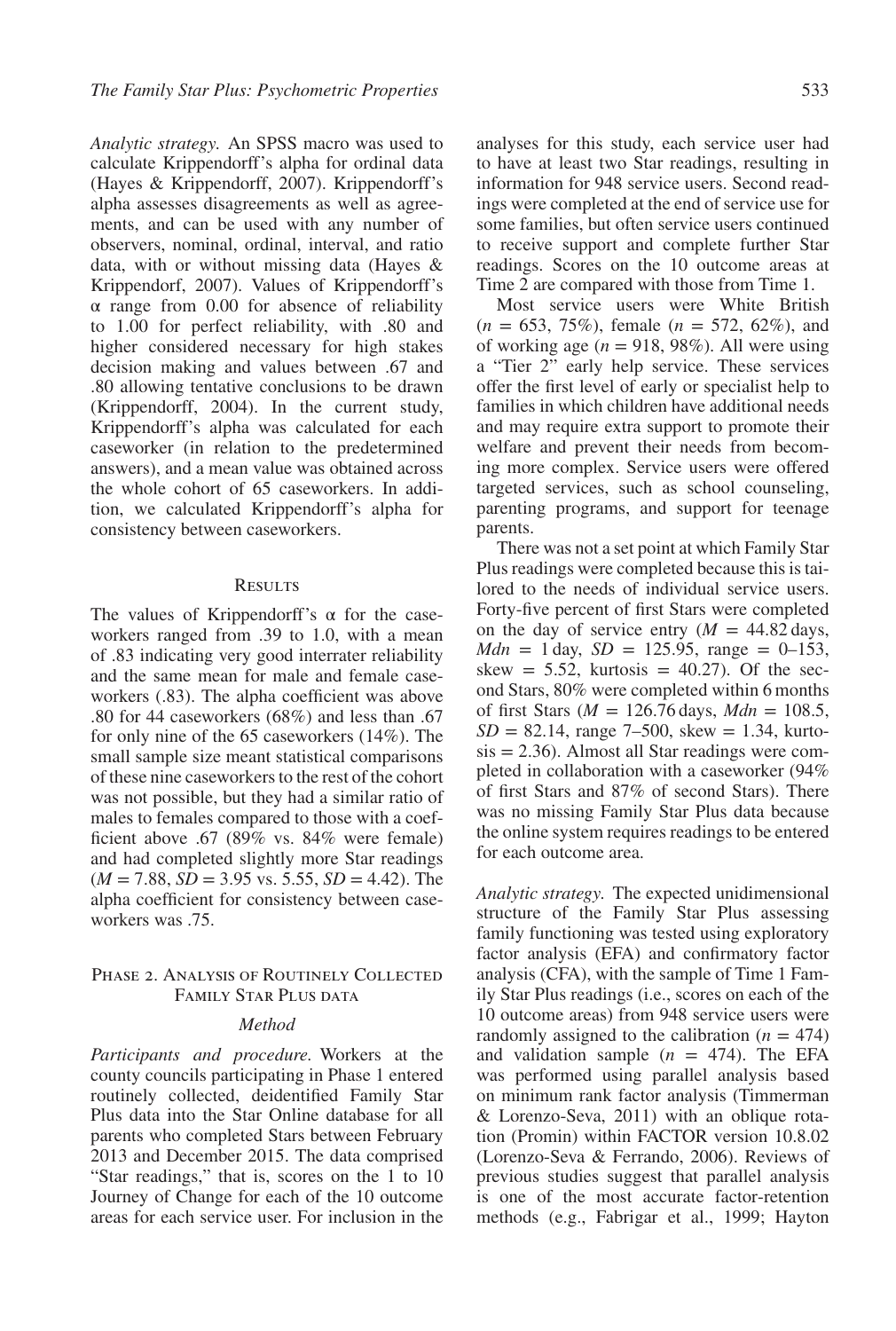et al., 2004; Henson & Roberts, 2006). It is based on polychoric correlations, appropriate for the ordinal level of measurement used here (Garrido et al., 2013; Ruscio & Roche, 2012). The CFA was performed using the validation sample within the AMOS program (Arbuckle, 2014). Because there was multivariate nonnormality, the unweighted least squares method was appropriate (Kline, 2011). The root mean square error of approximation can only be calculated in AMOS when multivariate normality is assumed, so model fit was assessed using the comparative fit index  $\geq 0.90$ and the standardized root mean square residual ≤0.08 (Hu & Bentler, 1998; Schermelleh-Engel et al., 2003). IBM SPSS 24.0 was used for the remaining analyses, which included the use of Cronbach's (1951) alpha as an indicator of internal consistency, interitem correlations to assess redundancy through repetition, and the Wilcoxon signed rank test for paired scores to assess the extent to which service users showed change in each of the 10 outcome areas. This test is the equivalent of a repeated-measures *t*-test for ordinal data.

#### **RESULTS**

# *Factor Analysis, Item Redundancy, and Internal Consistency*

The suitability of the data for the exploratory factor analysis was confirmed with a Kaiser–Meyer–Olkin (KMO) value of 0.89, exceeding the recommended minimum value of .60 (Kaiser, 1970) and a significant Bartlett's test of sphericity,  $\chi^2(45) = 157.90, p < .001$ (Bartlett & Jackson, 1954). Polychoric correlations were used based on the ordinal level of the data and kurtosis within the data. In parallel analysis, eigenvalues in randomly simulated data are compared with those of the factors in the actual data set and the number of factors at the point where the eigenvalue in the simulated data is greater than that of the actual data is considered significant. On this basis, a unidimensional factor structure was advised, explaining 68.70% of the variance, with an eigenvalue for the first factor of 4.59. The largest factor loadings were for Physical Health, Meeting Emotional Needs, and Family Routine (all *>*.70) and weakest for parental Progress to Work (.51). Internal consistency was very good (Cronbach's  $\alpha = 0.86$ ), and no interitem

correlations exceeded .70, indicating that there was no item redundancy.

Before conducting CFA on the validation sample, univariate and multivariate normality were checked. None of the individual indicators departed significantly from a univariate normal distribution, but Mardia's coefficient was 10.99 indicating multivariate non-normality (Yuan et al., 2002), so the unweighted least squares method was selected. The Goodness of Fit Index was .986, indicating that approximately 99% of the covariance matrix could be explained by the single factor model (Kline, 2011). The SRMR was .058 (smaller than the cutoff threshold of ≤.08), confirming the model suggested by the EFA.

*Responsiveness.* As can be seen in Table 2, the signed rank test revealed a statistically significant increase in scores for all areas of the Family Star Plus ( $p < .001$ ) between Time 1 and Time 2, with medium effect sizes for Your Well-Being, Meeting Emotional Needs, Social Networks, and Education and Learning and small–medium effect sizes for the remaining five areas. At least one third of service users improved in each area using the full sample, which included those who began at 10 and therefore could not move forward. For all outcome areas, the range was 1 to 10 and skewness and kurtosis values were well within the accepted range of  $-2$  and  $+2$  (George & Mallery, 2010). When we restricted the sample to those with the greatest needs (at 1–6 on the individual outcome areas), the effect size was large for four areas and medium–large for the remaining six ( $p < .001$ , See Table 3).

## PHASE 3. TESTING THE PREDICTIVE VALIDITY of the Family Star Plus

## *Method*

*Participants and procedure.* Time 1 readings (i.e., scores on the 1–10 Journey of Change) on relevant areas of the Family Star Plus (Education and Learning and Boundaries and Behaviour) were used to predict the percentage of the total required school days missed using school systems for 388 children of parents who completed the Family Star Plus within a United Kingdom county council. The Education and Learning area is about parents supporting their children's learning and aspirations, with stages ranging from Stuck ("I am not thinking about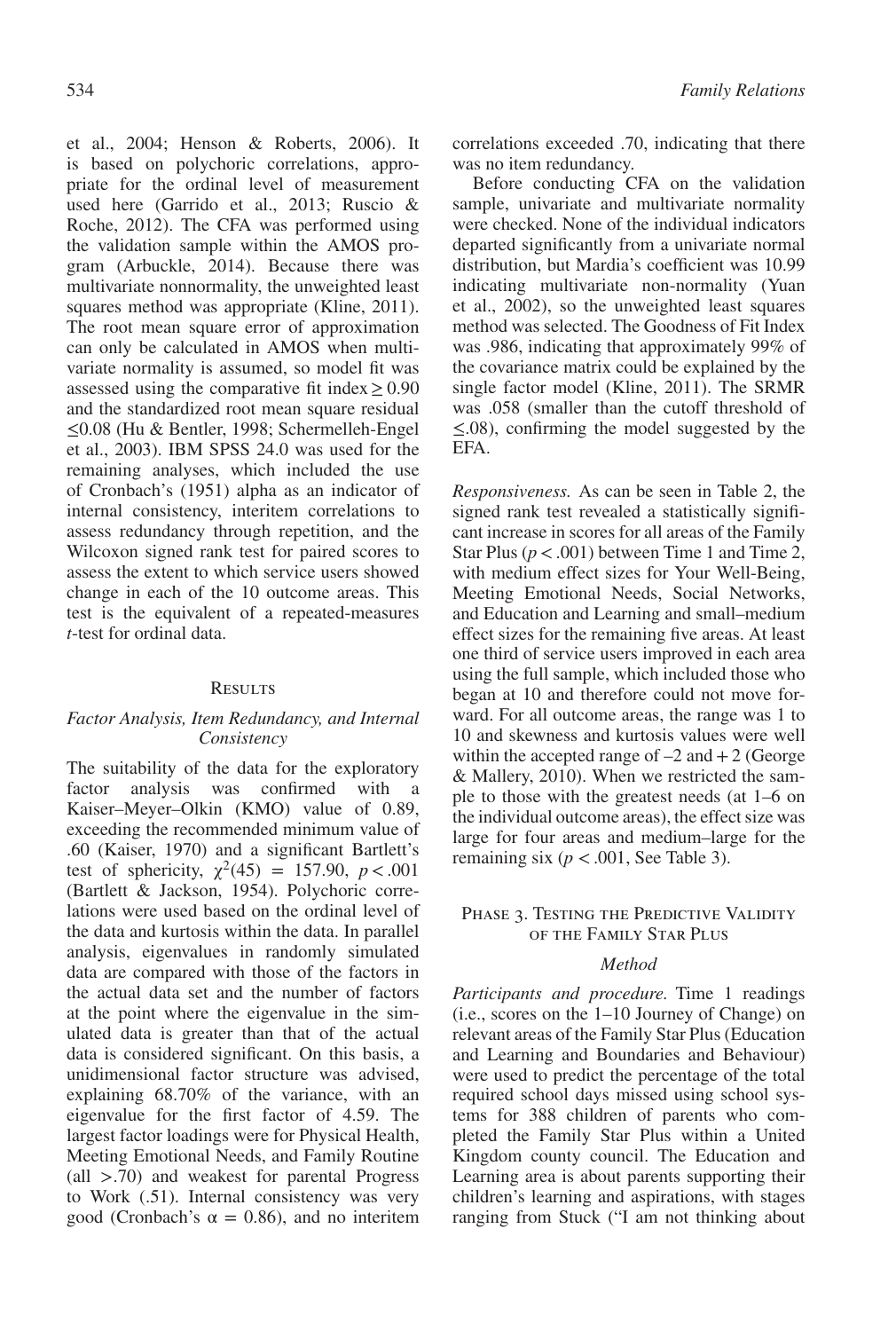| Scale                      | Time 1 <i>Mdn</i><br>(IOR) | Time 2Mdn<br>(IQR) | Wilcoxen<br>Z | Effect<br>size <sup>a</sup> r | Readings<br>improved $(\% )$ | <b>Skew</b> | Kurtosis |
|----------------------------|----------------------------|--------------------|---------------|-------------------------------|------------------------------|-------------|----------|
| Physical Health            | $7(6-9)$                   | $8(7-9)$           | $12.24***$    | 0.28                          | 48                           | $-.52$      | $-.44$   |
| Your Well-Being            | $6(4-7)$                   | $7(6-9)$           | $16.48***$    | 0.38                          | 62                           | $-.08$      | $-.65$   |
| Meeting Emotional Needs    | $7(5-8)$                   | $8(6-9)$           | $15.26***$    | 0.35                          | 33                           | $-.21$      | $-.36$   |
| Keeping Your Children Safe | $8(6-9)$                   | $9(7-10)$          | $11.34***$    | 0.26                          | 46                           | $-.62$      | $-.35$   |
| Social Networks            | $7(5-8)$                   | $8(6-9)$           | $15.55***$    | 0.33                          | 55                           | $-.29$      | $-.72$   |
| Education and Learning     | $7(5-8)$                   | $8(6-9)$           | 14.19***      | 0.39                          | 54                           | $-.35$      | $-.67$   |
| Boundaries and Behaviour   | $5(4-7)$                   | $7(6-9)$           | $17.09***$    | 0.32                          | 62                           | .21         | $-.51$   |
| Family Routine             | $7(5-9)$                   | $8(7-9)$           | $13.77***$    | 0.24                          | 51                           | $-.45$      | $-.45$   |
| Home and Money             | $7(5-9)$                   | $8(6-9)$           | $10.39***$    | 0.19                          | 42                           | $-.45$      | $-.77$   |
| Progress to Work           | $8(5-10)$                  | $9(6-10)$          | $8.28***$     | 0.28                          | 33                           | $-.53$      | $-1.14$  |

Table 2*. Responsiveness of the Family Star Plus for All Service Users (*N = *948)*

*Note*. IQR = interquartile range.  $\cdot^{**}$   $p < .001$ .  $\cdot^{*}$  Cohen provided rules of thumb for interpreting these effect sizes, suggesting that an *r* of  $|.1|$  represents a small effect size,  $|.3|$  represents a medium effect size, and  $|.5|$  represents a large effect size.

Table 3*. Responsiveness of the Family Star Plus for service Users With the Greatest Need (Beginning With Readings of 1–6)*

| Scale                      | Time 1<br>$Mdn$ (IOR) | Time 2<br>Mdn(IOR) | Wilcoxen<br>Z | Effect<br>size <sup>1</sup> r | Readings<br>improved $(\% )$ | N   | <b>Skew</b> | Kurtosis |
|----------------------------|-----------------------|--------------------|---------------|-------------------------------|------------------------------|-----|-------------|----------|
|                            |                       |                    |               |                               |                              |     |             |          |
| Physical Health            | $5(4-6)$              | $7(5-8)$           | $12.47***$    | 0.50                          | 75                           | 305 | $-1.05$     | $-1.44$  |
| Your Well-Being            | $5(3-5)$              | $7(5-8)$           | 16.80***      | 0.50                          | 76                           | 560 | $-.58$      | $-.67$   |
| Meeting Emotional Needs    | $5(4-6)$              | $7(5-8)$           | $14.76***$    | 0.49                          | 77                           | 455 | $-.97$      | .33      |
| Keeping Your Children Safe | $5(4-6)$              | $7(5-8)$           | $11.55***$    | 0.48                          | 77                           | 284 | $-1.02$     | .40      |
| Social Networks            | $5(3-6)$              | $6(5-8)$           | $15.05***$    | 0.51                          | 75                           | 440 | $-.66$      | $-.48$   |
| Education and Learning     | $5(3-6)$              | $7(5-8)$           | $14.07***$    | 0.48                          | 75                           | 431 | $-.61$      | $-.61$   |
| Boundaries and Behaviour   | $5(4-5)$              | $7(5-8)$           | $17.12***$    | 0.49                          | 76                           | 608 | $-.70$      | $-.05$   |
| Family Routine             | $5(4-6)$              | $7(5-8)$           | $14.05***$    | 0.50                          | 75                           | 390 | $-.97$      | .19      |
| Home and Money             | $5(3-5)$              | $6(5-8)$           | 13.09***      | 0.47                          | 71                           | 384 | $-.75$      | $-.37$   |
| Progress to Work           | $4(2-5)$              | $5(3-7)$           | 11.38***      | 0.41                          | 58                           | 392 | $-.24$      | $-.15$   |

*Note*. IQR = interquartile range.  $\frac{1}{p}$  *p* < .001.

my children's learning or aspirations: your children aren't regularly attending school, training or work") to Effective parenting ("My children are learning well and developing positive aspirations for the future: Their school attendance is good"). The Boundaries and Behaviour area is about parents giving their children clear boundaries and being a positive role model, with stages ranging from Stuck: ("I don't feel there is a problem with boundaries or behaviour although I know others are concerned") to Effective Parenting ("I am able to maintain effective boundaries and deal effectively with problems").

All parents were using a "Tier 2" early help service for families in which children have additional needs and may require extra support

to prevent their needs from becoming more complex or acute. First Stars and absence data were recorded between August 2014 and February 2016. Data were selected for inclusion when percentage absence was recorded after the first Star was completed, resulting a final sample of 263 families. The 125 excluded families had completed Stars before the percentage absence being recorded. In 95% of cases, there were at least 2 months between the Family Star Plus being completed and absence being recorded (*M* = 280 days, *SD* = 217.96, *Mdn* = 194, interquartile range = 101–420). Skewness (.99) and kurtosis (–.06) statistics for the time between these measurements were within the accepted range.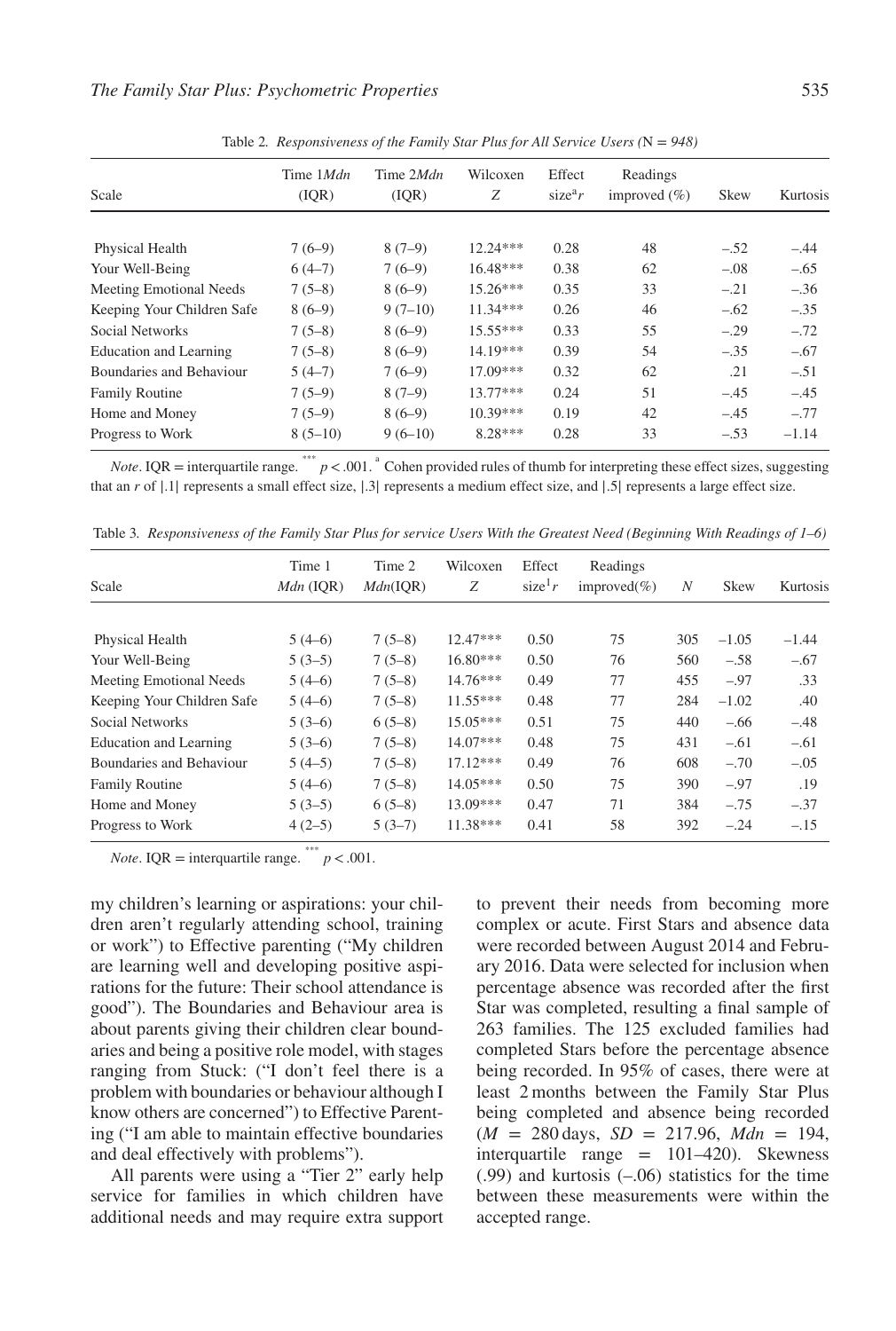*Analytic strategy.* Linear regression analysis using SPSS 24.0 was used to examine the associations between Education and Learning and Boundaries and Behaviour and the dependent measure: system recorded unauthorized absence. The regression models were run separately for each of the two predictors, and it was hypothesized that higher readings on the Star in these areas would predict lower unauthorized absence recorded subsequently.

#### **RESULTS**

As predicted, there was a significant negative association between Education and Learning readings at the first Star reading and the percentage of school absence, with fewer unauthorized absences among those whose parents had higher readings on the Education and Learning area,  $B = -2.24$ ,  $t(261) = -4.49$ ,  $p < .001$ . The value of this unstandardized beta coefficient means that on average, every point higher on this Star outcome area was associated with 2.2% fewer unauthorized absences. There also was a significant negative association between Boundaries and Behaviour readings at the first Star reading and the percentage absence recorded, with fewer unauthorized absences among those with higher Boundaries and Behaviour readings,  $B = -1.87$ ,  $t(261) = -2.87$ ,  $p = .004$ . Therefore, on average, every point higher on the Boundaries and Behaviour area was associated with 1.9% fewer unauthorized absences.

## **DISCUSSION**

This study evaluated interrater reliability, factor structure, internal consistency, item redundancy, responsiveness, and predictive validity of the Family Star Plus. Following from the interrater reliability findings presented by Mackeith (2014), we were able to demonstrate that caseworkers can apply readings using descriptors of Journey of Change stages provided in the Family Star Plus User Guide accurately, with the vast majority showing a high level of chance-corrected reliability. We compared caseworkers readings to those agreed by expert raters, as well as looking at consistency between them because the latter method could produce high interrater reliability when different workers apply the tool consistently but incorrectly. In contrast to the test of interrater reliability for the Recovery Star reported by Killaspy et al. (2012), in which professionals independently rated service users known to them, we were able also to ensure that the information on which readings were based was standardized and complete enough to enable accurate assessment of the service user described.

The Family Star Plus also was shown to represent a single underlying construct, conceptualised as family functioning, with coherence between the 10 outcome areas demonstrated by high internal consistency and intercorrelations, suggesting no item redundancy. Change in Family Star Plus readings over the course of engagement with services also suggested that the tool is responsive to change, especially among those with the greatest level of need, which is important both from the perspective of measurement and in providing encouragement for service users and providers. Indeed, feedback from the development process of different versions of the Outcomes Star frequently highlights the motivational benefits and the Family Star has been described as 'helping service users to develop resilience and workers to reflect on their practice in terms of improving outcomes' (York Consulting, 2013, p. 6).

The possibility that caseworkers may be tempted to inflate change cannot be ignored, especially in the context of payment by results. However, the detailed descriptors in the Outcomes Stars are designed to address this: Caseworkers are trained to refer closely to the detailed descriptions for each point on the scales and to come to agreement on ratings with service users before plotting them on the Star diagram. The association between Star readings and an objective indicator—unauthorized school absence—also suggests that readings are meaningful. Furthermore, research should examine how change on the Star relates to change in other outcomes.

These initial findings linking Star readings to objective outcomes are also of interest because funders often want to see evidence of these outcomes, but organizations find it difficult to access and collate good-quality, objective data. For example, it is an obligation of organizations in receipt of funding from Big Lottery (the National Lottery in the United Kingdom) to demonstrate how they are "making a measurable short-term difference and contributing to making a long-term difference to the lives of people they seek to help." (Buxton, 2002, p. 2). Although it has been argued that soft outcomes are no less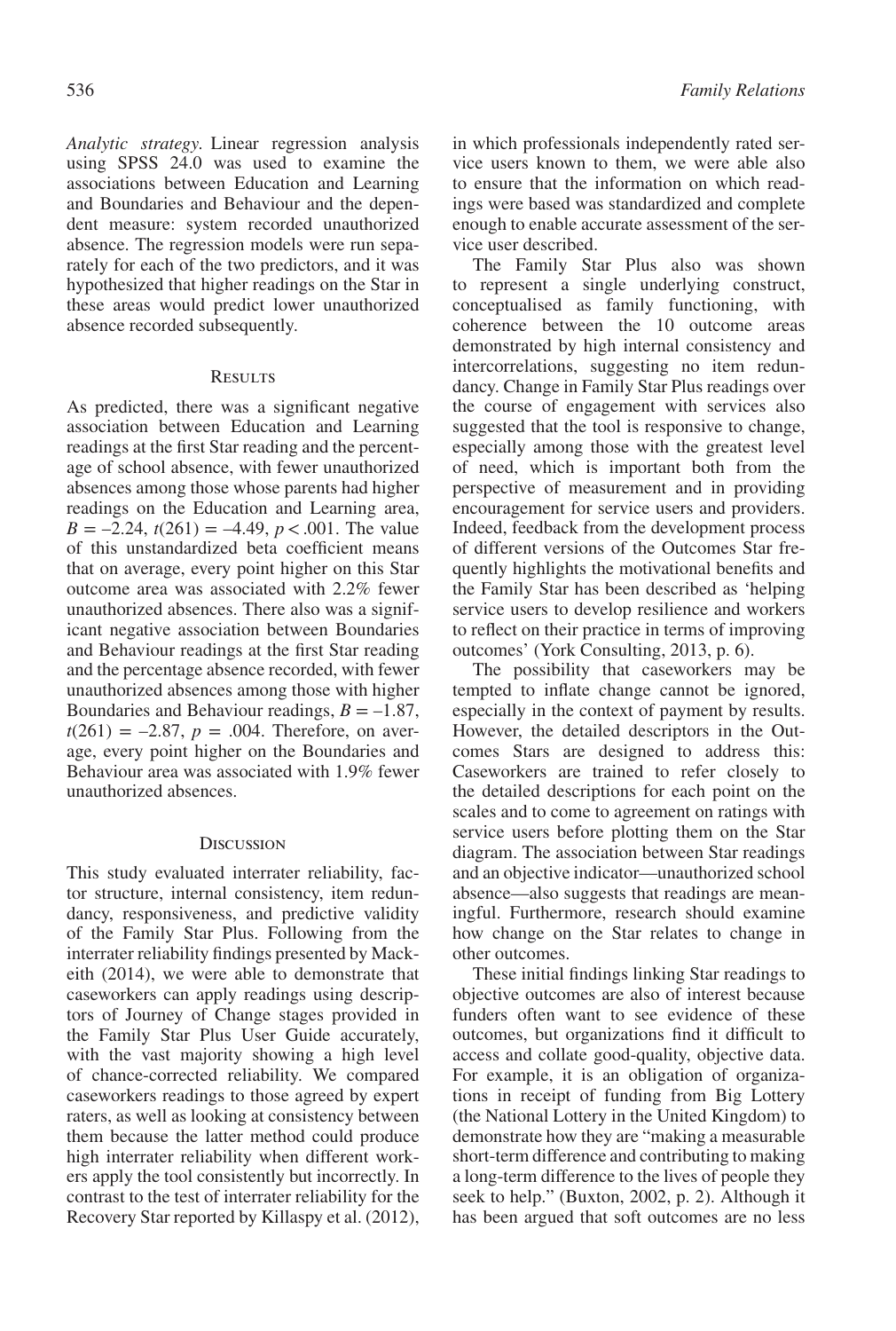"real" and have a positive impact on people's development (e.g., Welsh Council for Voluntary Action, 2002), it is valuable to be able to provide evidence that soft outcomes are in fact associated with longer term impact and outcomes, such as school attendance, employment, and offending. Additional datasets are needed to establish relationships between such outcomes and other areas of the Family Star Plus, but the results presented are encouraging.

#### **CONCLUSIONS**

It has been said that "proper measurement requires … an appropriate methodology for evidence gathering which strikes the right balance between rigour and practicality" (National Youth Agency, 2018, p. 18). In contrast to many outcome measures, completing the Family Star Plus is an integral part of working with service users and is intended to support as well as measure progress during engagement with a service.

This integration of outcomes measurement and casework is important to organizational and individual buy-in and to moving away from measuring outcomes as a "tick-box exercise" and means of surveillance under the norms of the "audit society" (Power, 1999). The Family Star Plus has proved popular in a context in which the measurement of outcomes is increasingly viewed as an essential ingredient in service delivery. Given the wide use of the Family Star Plus, this investigation of its psychometric properties is important in providing evidence that it is a robust outcomes measurement tool.

#### **AUTHOR NOTE**

The authors work at Triangle, the social enterprise responsible for creating of the Outcomes Star suite of tools. Joy MacKeith is the Strategic Director and was involved in developing the Family Star Plus. Dr Anna Good joined Triangle as a Research Analyst after the Family Star Plus was developed. The organisations who took part in the case study task and provided Star data pay a license and training fee to Triangle to use the Family Star Plus.

#### **REFERENCES**

- Arbuckle, J. L. (2014). Amos (ver. 23.0) [Software program]. IBM SPSS.
- Arvidson, M., & Kara, H. (2013). *Putting evaluations to use: From measuring to endorsing social value* [Working paper]. Third Sector Research Centre. [http://www.birmingham.ac.uk/generic/tsrc/](http://www.birmingham.ac.uk/generic/tsrc/documents/tsrc/working-papers/working-paper-110.pdf)

[documents/tsrc/working-papers/working-paper-](http://www.birmingham.ac.uk/generic/tsrc/documents/tsrc/working-papers/working-paper-110.pdf)[110.pdf](http://www.birmingham.ac.uk/generic/tsrc/documents/tsrc/working-papers/working-paper-110.pdf)

- Bailey, D., & Kerlin, L. (2015). Can health trainers make a difference with difficult-to-engage clients? A multisite case study. *Health Promotion Practice*, *16*(5), 756–764. [https://doi.org/10.1177/](https://doi.org/10.1177/1524839915572802) [1524839915572802](https://doi.org/10.1177/1524839915572802)
- Bartlett, M. S., & Jackson, W. (1954). Communication Theory. *Journal of the Royal Statistical Society. Series A (General)*, *117*(1), 104. [https://doi.org/10](https://doi.org/10.2307/2342774) [.2307/2342774](https://doi.org/10.2307/2342774)
- Bradshaw, J., Hoelscher, P., & Richardson, D. (2007a). An index of child well-being in the European Union. *Social Indicators Research*, *80*(1), 133-177. [https://doi.org/10.1007/s11205-](https://doi.org/10.1007/s11205-006-9024-z) [006-9024-z](https://doi.org/10.1007/s11205-006-9024-z)
- Bradshaw, J., Hoelscher, P., & Richardson, D. (2007b). Comparing Child Well-Being in OECD Countries: Concepts and Methods (Innocenti Working Paper No. 2006-03). UNICEF Innocenti Research Centre
- Burns, S., & MacKeith, J. (2013). *The Family Star user guide and The Family Star organisation guide*. Triangle Consulting.
- Burns, S., & MacKeith, J. (2017). *The Family Star Plus ser guide and The Family Star Plus organisation guide*. Triangle Consulting.
- Buxton, R. (2002). *The investor approach: A way forward for the Community Fund?* (Introduction). Community Fund.
- Collishaw, S., Maughan, B., Goodman, R., & Pickles, A. (2004). Time trends in adolescent mental health. *Journal of Child Psychology and psychiatry*, *45*(8), 1350–1362. [https://doi.org/10.1111/j](https://doi.org/10.1111/j.1469-7610.2004.00335.x) [.1469-7610.2004.00335.x](https://doi.org/10.1111/j.1469-7610.2004.00335.x)
- Cronbach, L. (1951). Coefficient alpha and the internal structure of tests. *Psychomerika*, *16*, 297–334. <https://doi.org/10.1007/bf02310555>
- Department of Communities and Local Government (2012, October). *The Troubled Families programme. Financial framework for the Troubled Families programme's payment-by results scheme for local authorities*. [https://www.gov.uk/](https://www.gov.uk/government/publications/financial-framework-for-the-troubled-families-programme-january-2018-onwards) [government/publications/financial-framework](https://www.gov.uk/government/publications/financial-framework-for-the-troubled-families-programme-january-2018-onwards)[for-the-troubled-families-programme-january-](https://www.gov.uk/government/publications/financial-framework-for-the-troubled-families-programme-january-2018-onwards)[2018-onwards](https://www.gov.uk/government/publications/financial-framework-for-the-troubled-families-programme-january-2018-onwards)
- Department of Communities and Local Government. (2016, October). *National evaluation of the Troubled Families Programme: Process evaluation*. [https://www.gov.uk/government/](https://www.gov.uk/government/publications/national-evaluation-of-the-first-troubled-families-programme) [publications/national-evaluation-of-the-first](https://www.gov.uk/government/publications/national-evaluation-of-the-first-troubled-families-programme)[troubled-families-programme](https://www.gov.uk/government/publications/national-evaluation-of-the-first-troubled-families-programme)
- Dickens, G., Weleminsky, J., Onifade, Y., & Sugarman, P. (2012). Recovery Star: Validating user recovery. *The Psychiatrist*, *36*(2), 45–50. [https://](https://doi.org/10.1192/pb.bp.111.034264) [doi.org/10.1192/pb.bp.111.034264](https://doi.org/10.1192/pb.bp.111.034264)
- Early Childhood Outcomes Center. (2005). *Family and child outcomes for early intervention and early childhood special education*. [http://www.tats](http://www.tats.ucf.edu/docs/ECO_Family_Outcomes_Issues_01172005.pdf)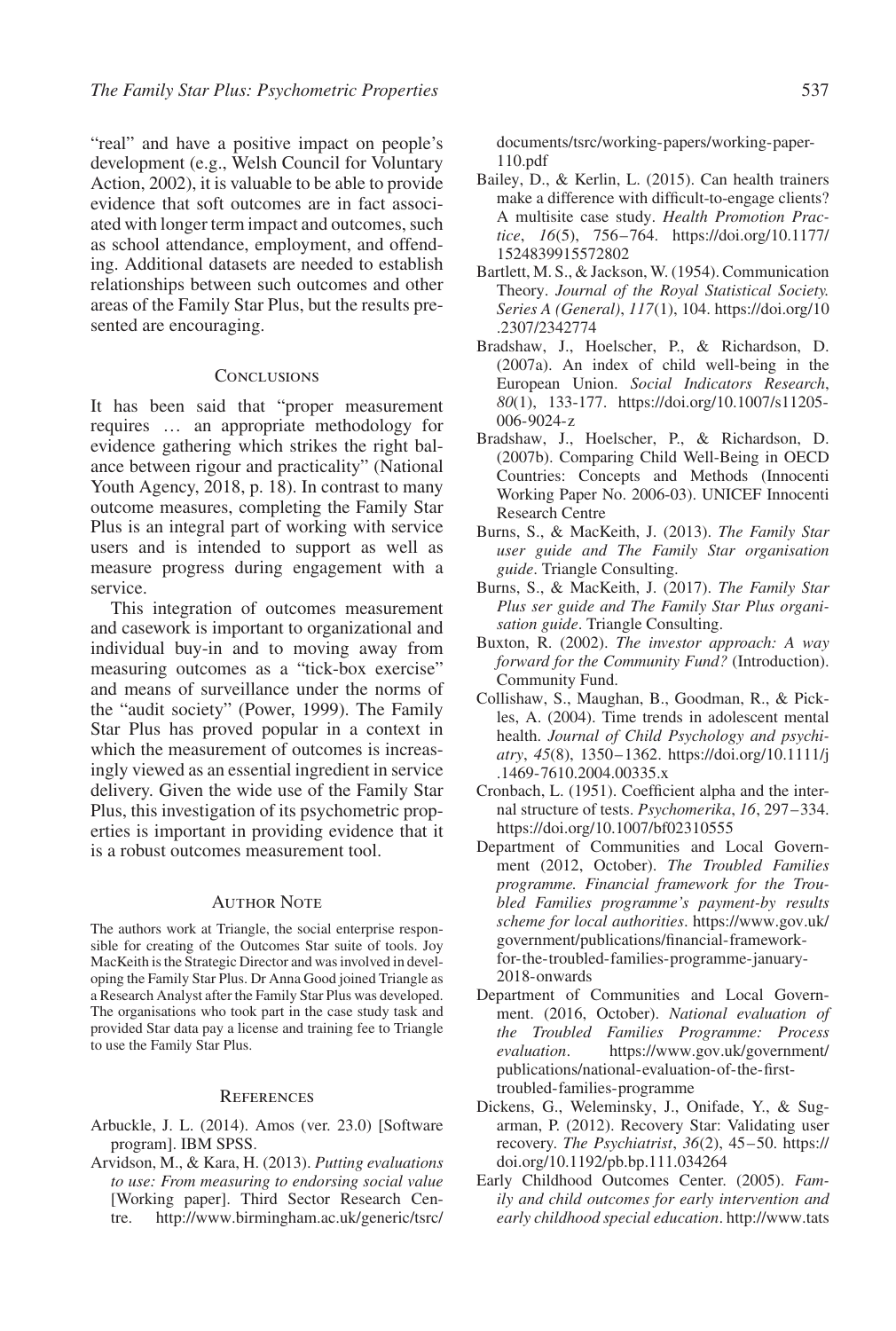[.ucf.edu/docs/ECO\\_Family\\_Outcomes\\_Issues\\_](http://www.tats.ucf.edu/docs/ECO_Family_Outcomes_Issues_01172005.pdf) [01172005.pdf](http://www.tats.ucf.edu/docs/ECO_Family_Outcomes_Issues_01172005.pdf)

- Fabrigar, L. R., Wegener, D. T., MacCallum, R. C., & Strahan, E. J. (1999). Evaluating the use of exploratory factor analysis in psychological research. *Psychological Methods*, *4*(3), 272–299. <https://doi.org/10.1037/1082-989x.4.3.272>
- Garrido, L. E., Abad, F. J., & Ponsoda, V. (2013). A new look at Horn's parallel analysis with ordinal variables. *Psychological Methods*, *18*(4), 454–474.<https://doi.org/10.1037/a0030005>
- George, D., & Mallery, M. (2010). *SPSS for Windows step by step: A simple guide and reference* (17.0 update; 10the ed.). Pearson.
- Griffiths, C. A., Heinkel, S., & Dock, B. (2015). Enhancing recovery: transition intervention service for return to the community following exit from an alternative to psychiatric inpatient admission—a residential recovery house. *The Journal of Mental Health Training, Education and Practice*, *10*(1), 39–50. <https://doi.org/10.1108/jmhtep-09-2014-0027>
- Harris, L., & Andrews, A. (2013). *Implementing the Outcomes Star well in a multi-disciplinary environment.* RMIT University, The Salvation Army, Crisis Services Network.
- Hayes, A.F., & Krippendorff, K. (2007). Answering the call for a standard reliability measure for coding data. *Communication Methods and Measures*, *1*(1), 77–89. [https://doi.org/10.1080/](https://doi.org/10.1080/19312450709336664) [19312450709336664](https://doi.org/10.1080/19312450709336664)
- Hayton, J. C., Allen, D. G., & Scarpello, V. (2004). Factor retention decisions in exploratory factor analysis: A tutorial on parallel analysis. *Organizational Research Methods*, *7*(2), 191–205. [https://](https://doi.org/10.1177/1094428104263675) [doi.org/10.1177/1094428104263675](https://doi.org/10.1177/1094428104263675)
- Henson, R. K., & Roberts, J. K. (2006). Use of exploratory factor analysis in published research. *Educational and Psychological Measurement*, *66*(3), 393–416. [https://doi.org/10](https://doi.org/10.1177/0013164405282485) [.1177/0013164405282485](https://doi.org/10.1177/0013164405282485)
- Hoffman, L., Marquis, J., Poston, D., Summers, J. A., & Turnbull, A. (2006). Assessing family outcomes: psychometric evaluation of the Beach Center Family Quality of Life Scale. *Journal of Marriage and Family*, *68* (4), 1069–1083. [https://doi.org/10](https://doi.org/10.1111/j.1741-3737.2006.00314.x) [.1111/j.1741-3737.2006.00314.x](https://doi.org/10.1111/j.1741-3737.2006.00314.x)
- Hu, L., & Bentler, P. M. (1998). Fit indices in covariance structure modeling: Sensitivity to underparameterized model misspecification. *Psychological Methods*, *3*(4), 424–453. [https://doi.org/10](https://doi.org/10.1037/1082-989x.3.4.424) [.1037/1082-989x.3.4.424](https://doi.org/10.1037/1082-989x.3.4.424)
- Kaiser, H. F. (1970). A second generation little jiffy. *Psychometrika*, *35*(4), 401–415. [https://doi.org/10](https://doi.org/10.1007/bf02291817) [.1007/bf02291817](https://doi.org/10.1007/bf02291817)
- Killaspy, H., White, S., Taylor, T. L., & King, M. (2012). Psychometric properties of the Mental

Health Recovery Star. *The British Journal of Psychiatry*, *201*(1), 65–70. [https://doi.org/10.1192/](https://doi.org/10.1192/bjp.bp.111.107946) [bjp.bp.111.107946](https://doi.org/10.1192/bjp.bp.111.107946)

- Klett-Davies, M., Skaliotis, E., & Wollny, I. (2009). *Mapping and analysis of parenting services in England: Assessing needs and patterns of spending*. Family and Parenting Institute.
- Kline, R. B. (2011). *Principles and practice of structural equation modeling* (3rd ed.). Guilford Press.
- Krippendorff, K. (2004). *Content analysis: An introduction to its methodology* (2nd ed.). Sage Publications.
- Larsen, J., & Griffiths, C. (2013). Supporting recovery in a third sector alternative to psychiatric hospital admission: Evaluation of routinely collected outcome data. *The Journal of Mental Health Training, Education and Practice*, *8*, 116–125. [https://](https://doi.org/10.1108/JMHTEP-04-2013-0016) [doi.org/10.1108/JMHTEP-04-2013-0016](https://doi.org/10.1108/JMHTEP-04-2013-0016)
- Lorenzo-Seva, U., & Ferrando, P. J. (2006). FACTOR: A computer program to fit the exploratory factor analysis model. *Behavior Research Methods*, *38*(1), 88–91.<https://doi.org/10.3758/bf03192753>
- MacKeith, J. (2011). The development of the Outcomes Star: A participatory approach to assessment and outcome measurement. *Housing, Care and Support*, *14*(3), 98–106. [https://doi.org/](https://doi.org/10.1108/14608791111199778) [10.1108/14608791111199778](https://doi.org/10.1108/14608791111199778)
- MacKeith, J. (2014). Assessing the reliability of the Outcomes Star in research and practice. *Housing, Care and Support*, *17*(4), 188–197. [https://doi.org/](https://doi.org/10.1108/hcs-11-2014-0027) [10.1108/hcs-11-2014-0027](https://doi.org/10.1108/hcs-11-2014-0027)
- National Youth Agency. (2018). *The future for outcomes A practical guide to measuring outcomes for young people*. [http://www.nya.org.uk/wp](http://www.nya.org.uk/wp-content/uploads/2014/06/Future-for-Outcomes-Guide1.pdf)[content/uploads/2014/06/Future-for-Outcomes-](http://www.nya.org.uk/wp-content/uploads/2014/06/Future-for-Outcomes-Guide1.pdf)[Guide1.pdf](http://www.nya.org.uk/wp-content/uploads/2014/06/Future-for-Outcomes-Guide1.pdf)
- Nijhof, W. J., & Streumer, J. N. (Eds.). (2012). *Key qualifications in work and education*. Springer Science + Business Media.
- Ógáin, E., Lumley, T. and Prichard, D., 2012. *Making an impact: Impact measurement among charities and social enterprises in the UK*. New Philanthropy Capital.
- Placentino, A., Lucchi, F., Scarsato, G., & Fazzari, G. (2017). Mental Health Recovery Star: Features and validation study of the Italian version. *Rivista di psichiatria*, *52*(6), 247–254. [https://doi.org/10](https://doi.org/10.1708/2846.28728) [.1708/2846.28728](https://doi.org/10.1708/2846.28728)
- Power, M. (1999). *The audit society. Rituals of verification*. Oxford University Press
- Ruscio, J., & Roche, B. (2012). Determining the number of factors to retain in an exploratory factor analysis using comparison data of known factorial structure. *Psychological assessment*, *24*(2), 282–292. [https://doi.org/10.1037/](https://doi.org/10.1037/a0025697) [a0025697](https://doi.org/10.1037/a0025697)
- Schermelleh-Engel, K., Kerwer, M., & Klein, A. G. (2014). Evaluation of model fit in nonlinear multilevel structural equation modeling. *Frontiers in*